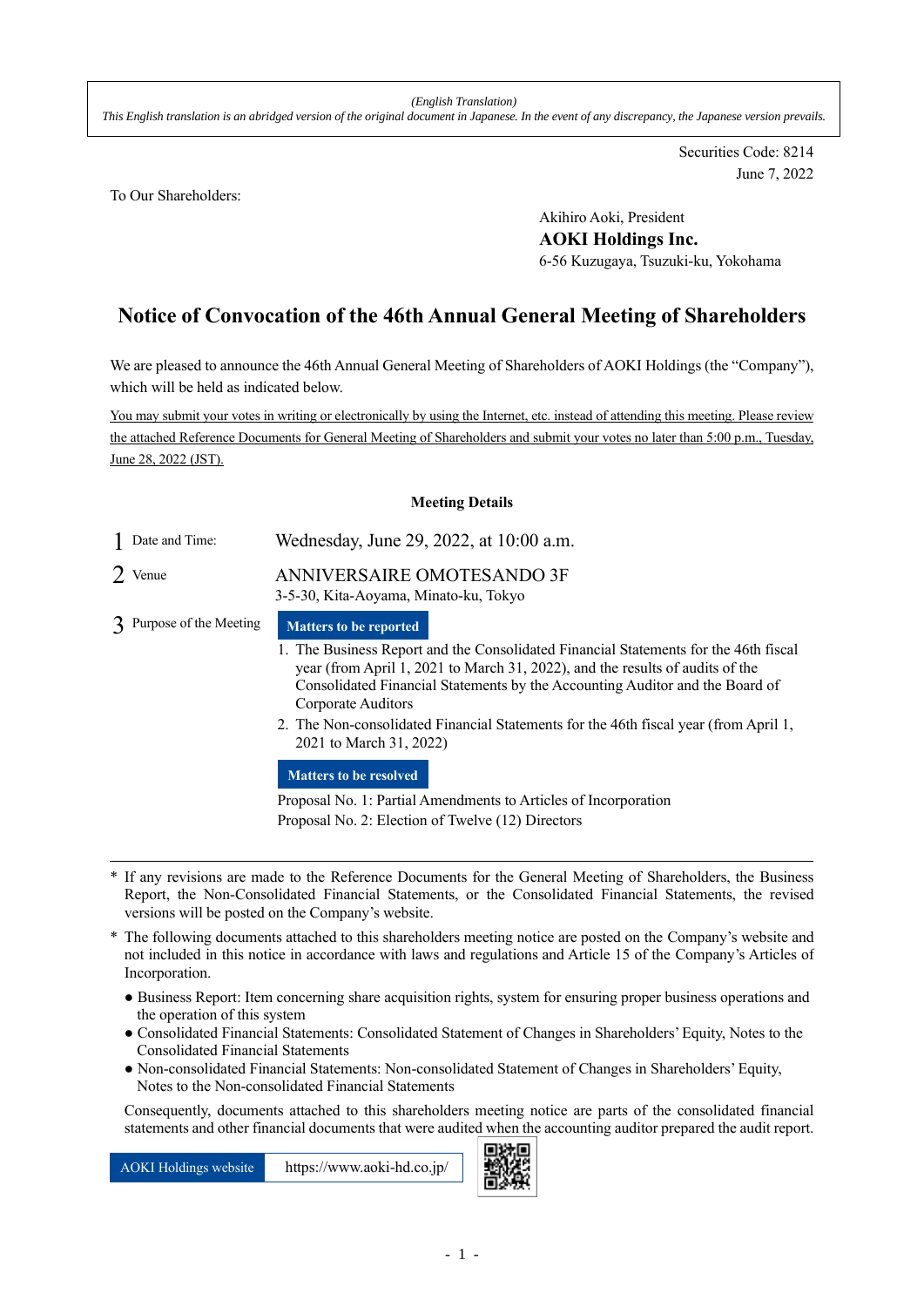#### **Reference Documents for General Meeting of Shareholders**

#### **Proposal No. 1: Partial Amendments to Articles of Incorporation**

1. Purpose of amendments to the Articles of Incorporation

The purpose is to start using the electronic provision of reference documents for General Meeting of Shareholders, etc.

The amended provisions stipulated in the proviso of Article 1 in the supplementary provision of the Act Partially Amending the Companies Act (Act No. 70 of 2019) will be enforced on September 1, 2022. Accordingly, the Company proposes to make the following amendments to the current Articles of Incorporation in order to prepare for the introduction of a system of electronic provision of materials for the General Meeting of Shareholders.

- (1) Article 15, Paragraph 1 of the proposed change stipulates that the Company takes the electronic provision measure for information included in the reference documents for General Meeting of Shareholders, etc.
- (2) Article 15, Paragraph 2 of the proposed change provides for limiting the scope of matters to be included in the document to be delivered to shareholders who have requested delivery of the document.
- (3) The provision for the Internet Disclosure and Deemed Provision of Reference Documents for the Shareholders Meeting (Article 15 of the current Articles of Incorporation) shall be deleted as it is no longer necessary.
- (4) Establish supplementary provisions on the effective date, etc. in accordance with these changes.

#### 2. Description of proposed changes

Proposed changes are as follows.

|                                                     | (Revised sections are underlined.)  |
|-----------------------------------------------------|-------------------------------------|
| Current                                             | Proposed changes                    |
| Chapter 3. Shareholders Meetings                    | Chapter 3. Shareholders Meetings    |
| Article 12 – Article 14 (Omitted)                   | Article 12 – Article 14 (Unchanged) |
| (Internet Disclosure and Deemed Provision of        |                                     |
| Reference Documents for the Shareholders Meeting)   |                                     |
|                                                     |                                     |
| In connection with the calling of the<br>Article 15 | [Deleted]                           |
| Shareholders Meetings, the Company may              |                                     |
| regard that the information concerning the          |                                     |
| matters to be stated or indicated in the            |                                     |
| reference documents for shareholders                |                                     |
| meeting, business reports, non-                     |                                     |
| consolidated financial statements and               |                                     |
| consolidated financial statements has been          |                                     |
| submitted to the shareholders, if the               |                                     |
| information is disclosed through internet           |                                     |
| in accordance with the provisions in the            |                                     |
| ordinance of Ministry of Justice.                   |                                     |
|                                                     |                                     |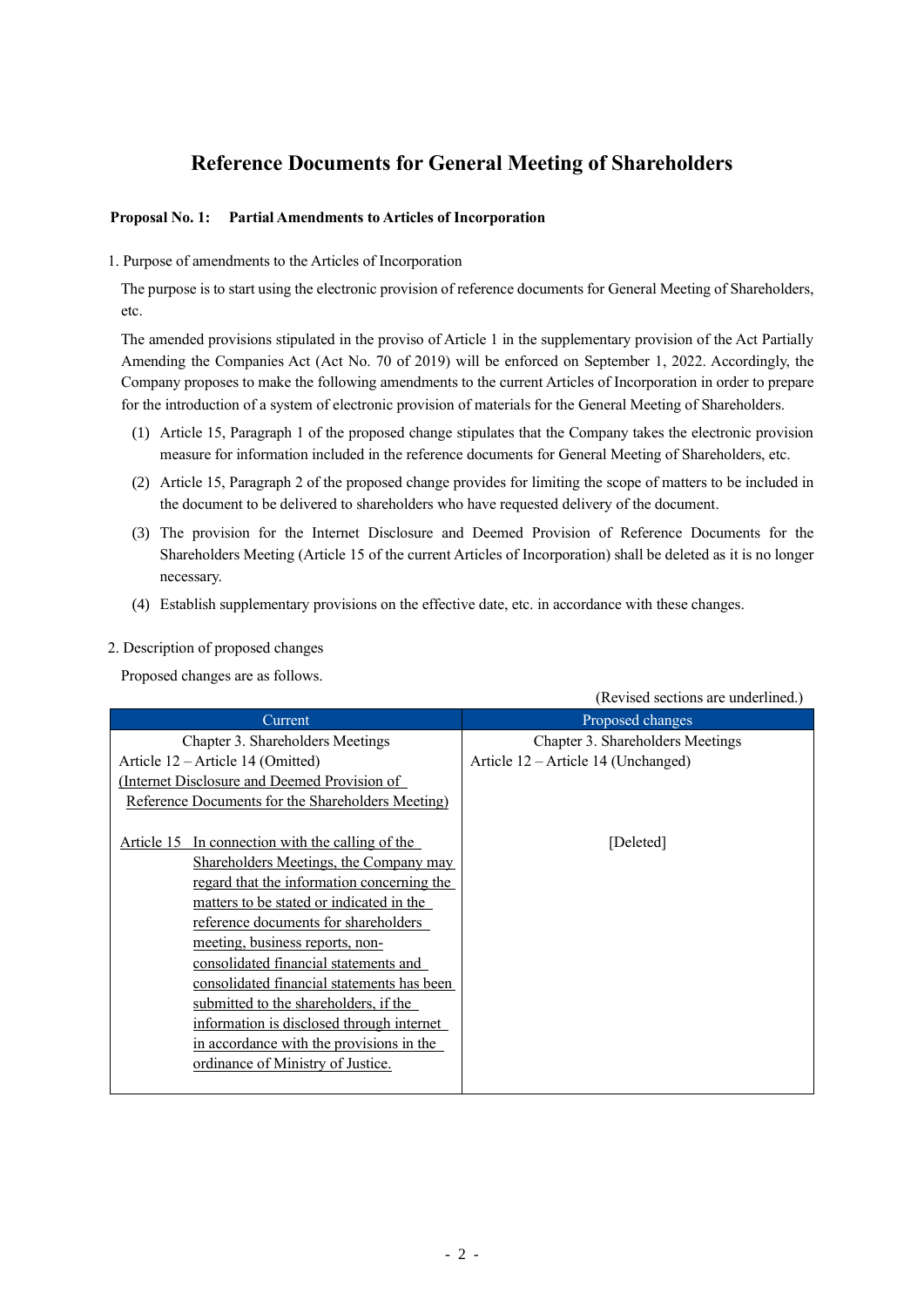| Current        | Proposed changes                                                                                                                                                                                                                                                                                                                                                                                                                                                                                                                                                                                                                                                                                                                                                                                                                            |
|----------------|---------------------------------------------------------------------------------------------------------------------------------------------------------------------------------------------------------------------------------------------------------------------------------------------------------------------------------------------------------------------------------------------------------------------------------------------------------------------------------------------------------------------------------------------------------------------------------------------------------------------------------------------------------------------------------------------------------------------------------------------------------------------------------------------------------------------------------------------|
| [New addition] | (Electronic Provision Measure, Etc.)<br>Article 15 The Company shall, when convening a<br>Shareholders Meeting, take the electronic<br>provision measure for information included<br>in the reference documents for General<br>Meeting of Shareholders, etc.<br>Among the matters subject to the electronic<br>2<br>provision measure, the Company may<br>choose not to include all or part of the<br>matters stipulated in the ordinance of<br>Ministry of Justice in the paper copy to be<br>sent to shareholders who have requested it<br>by the record date for voting rights.                                                                                                                                                                                                                                                          |
| [New addition] | (Supplementary Provisions)<br>The deletion of Article 15 (Internet Disclosure<br>1<br>and Deemed Provision of Reference Documents<br>for the Shareholders Meeting) of the current<br>Articles of Incorporation and the establishment of<br>the proposed Article 15 (Electronic Provision<br>Measure, Etc.) shall come into effect on<br>September 1, 2022.<br>Notwithstanding the provisions of the preceding<br>2<br>paragraph, Article 15 of the current Articles of<br>Incorporation shall remain in force with respect to<br>a Shareholders Meeting to be held on or before<br>February 28, 2023.<br>These supplementary provisions shall be deleted<br>3<br>on the later of either March 1, 2023 or the day on<br>which three $(3)$ months elapse from the day of the<br>Shareholders Meeting set forth in the preceding<br>paragraph. |

#### Supplementary information

For the electronic provision of documents, materials for shareholders meetings are posted on the Company's website and may be posted on other websites. Shareholders are notified in writing of the addresses of these websites for accessing the documents. Listed companies are required to use the electronic provision of documents and the Company will be required to use electronic provision beginning with documents for the shareholders meeting in June 2023. As a result, shareholders will receive a short version of the shareholders meeting notice (including notification that other information is posted on the Internet and addresses of websites to access this information). This proposed amendment to use electronic provision is for the purpose of changing the method used for distributing information from written documents to an electronic format and does not restrict the amount of information provided.

Shareholders who wish to receive materials for shareholders meetings in writing after the application of the electronic provision system are required to request the provision of this information in writing by the last day of each fiscal year.

To request the provision of this information in writing, shareholders are asked to contact the securities company where they have an account or Mitsubishi UFJ Trust and Banking Corporation, which is the shareholder registry administrator.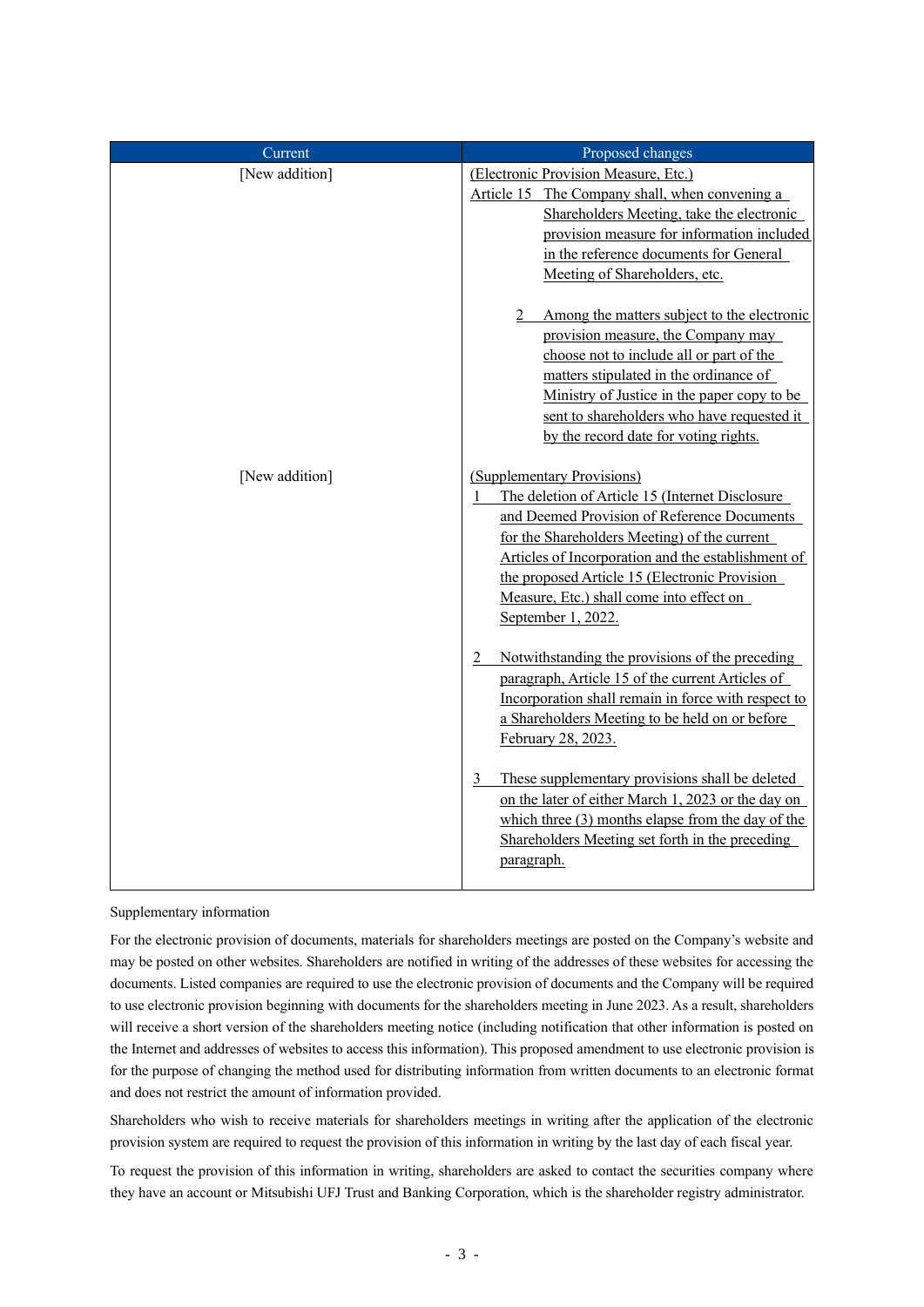#### **Proposal No. 2: Election of Twelve (12) Directors**

The terms of office of all fourteen (14) Directors will expire at the conclusion of this meeting. Shareholders are asked to approve the election of twelve (12) Directors, which will decrease the number of Directors by four (4) in order to improve the efficiency of the management system and increase the number of External Directors by two (2) in order to ensure the transparency of management and strengthen the management oversight function of the Board of Directors.

| No.            |                  | Name                                        | <b>Current Positions and Responsibilities</b>                                                       | Attendance at the<br><b>Board of Directors</b><br>Meetings |
|----------------|------------------|---------------------------------------------|-----------------------------------------------------------------------------------------------------|------------------------------------------------------------|
| 1              | Akihiro Aoki     | Reelection                                  | President and Representative<br>Director                                                            | $100\%$<br>$(12/12 \text{ times})$                         |
| $\overline{2}$ | Haruo Tamura     | Reelection                                  | Executive Vice President in charge<br>of Group Administration and<br>Finance                        | 100%<br>$(12/12 \text{ times})$                            |
| $\overline{3}$ | Akira Shimizu    | Reelection                                  | Executive Vice President in charge<br>of Group Store Development and<br><b>Real Estate Business</b> | 83.3%<br>$(10/12 \text{ times})$                           |
| $\overline{4}$ | Masamitsu Aoki   | Reelection                                  | Managing Director in charge of<br>Group Branding                                                    | $100\%$<br>$(12/12 \text{ times})$                         |
| 5              | Norio Terui      | Reelection                                  | Managing Director in charge of<br>Group IT Systems                                                  | 100%<br>$(12/12 \text{ times})$                            |
| 6              | Keita Nagemoto   | Reelection                                  | Managing Director in charge of<br>Group Strategy and General<br>Manager of President's Office       | 100%<br>$(12/12 \text{ times})$                            |
| 7              | Hidekazu Azuma   | Reelection                                  | Managing Director                                                                                   | 100%<br>$(12/12 \text{ times})$                            |
| 8              | Minoru Inagaki   | Reelection External Independent             | Director                                                                                            | 100%<br>$(12/12 \text{ times})$                            |
| 9              | Yoko Ohara       | Reelection External Independent<br>Female   | Director                                                                                            | 100%<br>$(12/12 \text{ times})$                            |
| 10             | Mitsuo Takahashi | Reelection External Independent             | Director                                                                                            | 100%<br>$(9/9 \times)$                                     |
| 11             | Eiichi Nakamura  | External Independent<br>New                 |                                                                                                     |                                                            |
| 12             | Sonoko Sugano    | External Independent<br>Femal<br><b>New</b> |                                                                                                     |                                                            |

The candidates for Directors are as follows:

Notes:

- 1. Mr. Masamitsu Aoki is the Representative Director of ANNIVERSAIRE HOLDINGS INC., which is an other related company of the Company due to the ownership of 39.3% of the voting rights of the Company.
- 2. None of the other candidates for Directors has any special conflicts of interest with the Company.
- 3. Mr. Minoru Inagaki, Ms. Yoko Ohara, Mr. Mitsuo Takahashi, Mr. Eiichi Nakamura and Ms. Sonoko Sugano are the candidates for election as External Directors.
- 4. Matters concerning candidates for External Directors
	- (1) In the past, Mr. Takahashi has been a Director of the Company.
	- (2) The Company has designated Mr. Inagaki, Ms. Ohara, Mr. Takahashi, Mr. Nakamura and Ms. Sugano as Independent Directors according to the rules of the Tokyo Stock Exchange.
	- (3) Number of years since the candidates for External Directors were appointed as External Directors of the Company Mr. Inagaki, Ms. Ohara and Mr. Takahashi will have served as External Directors for eight (8) years, seven (7) years and one (1) year respectively at the conclusion of this General Meeting of Shareholders. In the past, Mr. Inagaki has been a Corporate Auditor of the Company.
- 5. The Company has purchased a liability insurance policy from an insurance company for Directors. Under this insurance policy, compensation for legal damages and dispute costs incurred by insured will be covered. If elected, the Director candidates will be covered by this policy. The insurance policy is scheduled to be renewed with the same terms and conditions at the next renewal.
- 6. Director candidate Ms. Sonoko Sugano's name on her family register is Sonoko Mori.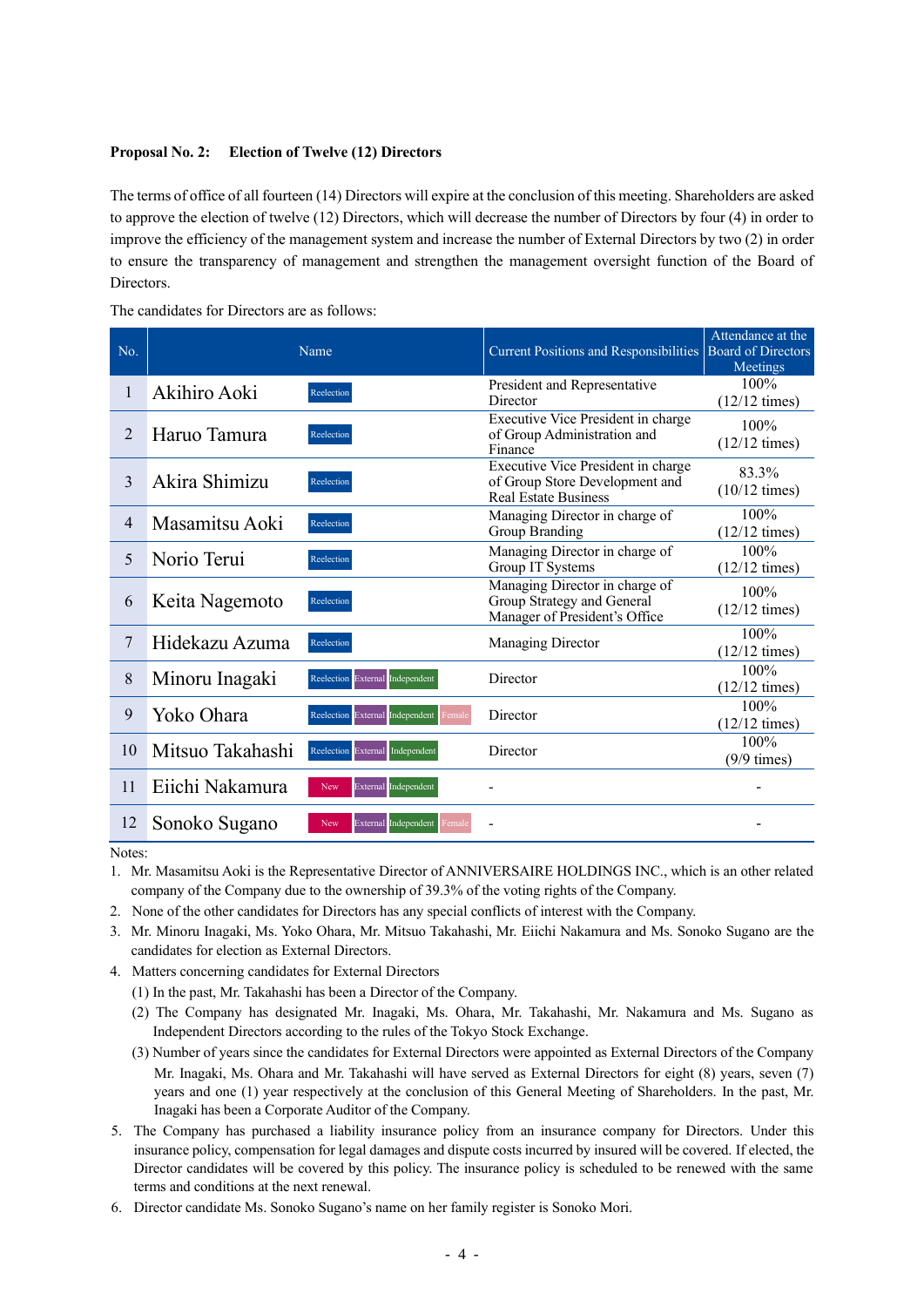

#### Reelection

Date of Birth May 20, 1970

Current Positions and Responsibilities President and Representative Director

Number of the Company shares held 2,573,400 shares

Attendance at the Board of Directors Meetings 100% (12/12 times)

#### ■ Brief career history

| $\blacksquare$ Direct cancer instead $\lambda$ |                                                                              |
|------------------------------------------------|------------------------------------------------------------------------------|
| Apr. 1994                                      | Joined the Company                                                           |
| May 2003                                       | Launched the ORIHICA business                                                |
| Apr. 2008                                      | President and Representative Director of ORIHICA Inc.                        |
| Jun. 2009                                      | Managing Director of the Company                                             |
| Apr. 2010                                      | Executive Vice Chairman of AOKI Inc.                                         |
| Jun. 2010                                      | President and Representative Director of the Company (current<br>position)   |
|                                                | Executive Vice President of ANNIVERSAIRE HOLDINGS INC.<br>(current position) |
| Jun. 2017                                      | Chairman of AOKI Inc.                                                        |
| Oct. 2018                                      | Chairman and Representative Director of AOKI Inc. (current position)         |
|                                                |                                                                              |

■ Significant concurrent positions

Executive Vice President of ANNIVERSAIRE HOLDINGS INC. Chairman and Representative Director of AOKI Inc.

■ Reasons for nomination as candidate for Director

Mr. Akihiro Aoki has been involved with the management of ORIHICA since this business started in 2003 and has overseen the management of the Company since becoming President and Representative Director in 2010. Shareholders are asked to reelect Mr. Aoki in order to use his experience and accomplishments involving management for the oversight of the management of the AOKI Group and the growth of the group's corporate value.

#### 2

## Haruo Tamura

Reelection

Date of Birth February 21, 1957

Current Positions and Responsibilities Executive Vice President in charge of Group Administration and Finance

Number of the Company shares held 72,000 shares

Attendance at the Board of Directors Meetings 100% (12/12 times)

#### ■ Brief career history

| Apr. 1980 | Joined The Bank of Yokohama, Ltd.                             |
|-----------|---------------------------------------------------------------|
| Jul. 1999 | Yokohama City Branch Manager of The Bank of Yokohama, Ltd.    |
| Apr. 2003 | Joined ANNIVERSAIRE INC.                                      |
|           | Director, General Manager of Administration Division of       |
|           | ANNIVERSAIRE INC.                                             |
| Oct. 2004 | Executive Managing Director of ANNIVERSAIRE INC.              |
| Jun. 2006 | Joined the Company                                            |
|           | Executive Officer of the Company in charge of Group Finance   |
| Jun. 2007 | Director of the Company                                       |
| Apr. 2008 | Managing Director of the Company                              |
| Apr. 2010 | Director of the Company in charge of Group Administration and |
|           | Finance (current position)                                    |
| Jun. 2010 | Executive Vice President of the Company (current position)    |
|           |                                                               |

■ Reasons for nomination as candidate for Director

Mr. Haruo Tamura joined the AOKI Group in 2003 and was involved primarily with finance and administration. He has been an Executive Vice President since 2010. Shareholders are asked to reelect Mr. Tamura in order to use this experience and accomplishments at the group as well as his experience at financial institutions for important management decisions and the oversight of the management of business operations.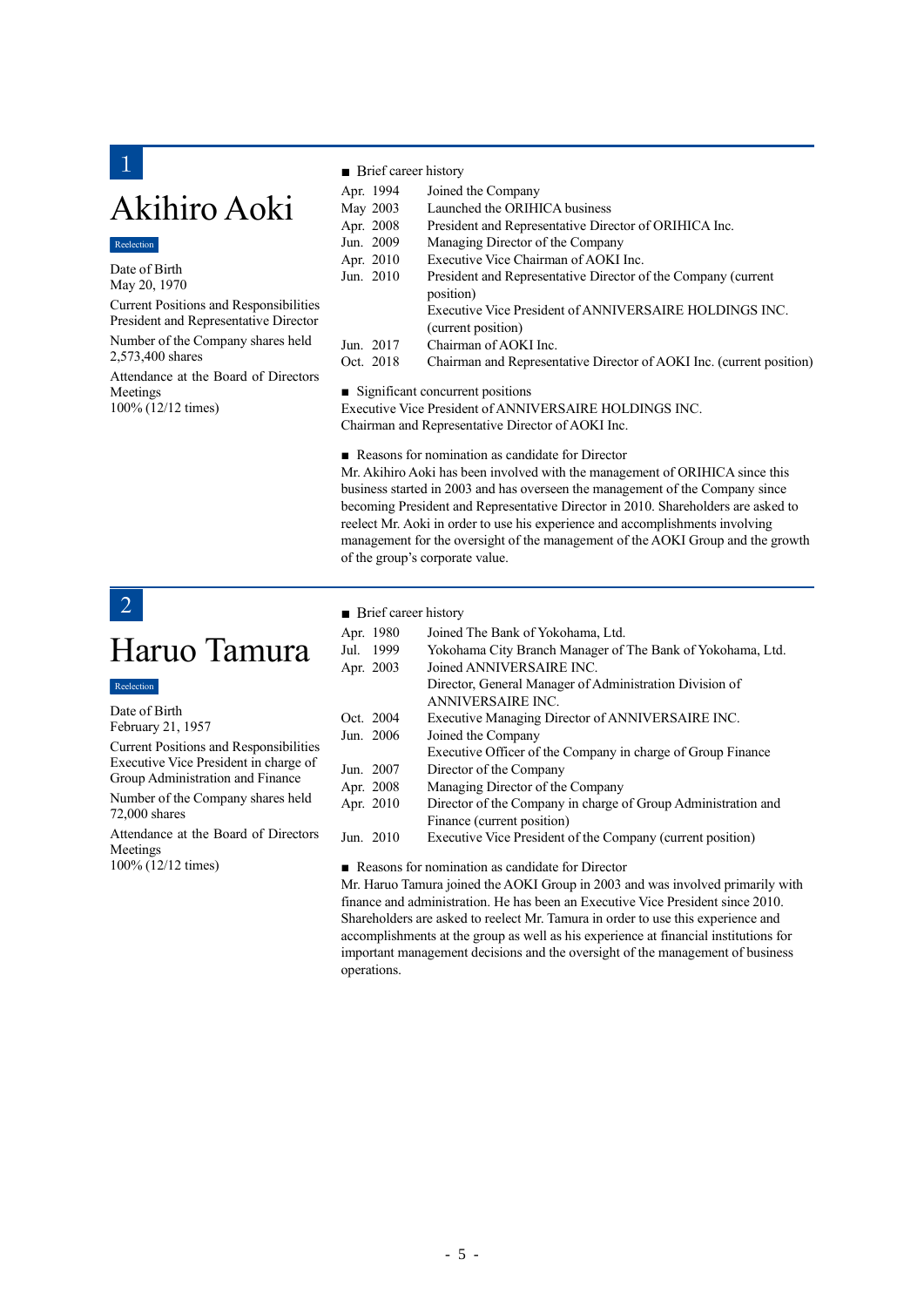### 3 Akira Shimizu

#### Reelection

Date of Birth March 10, 1955

Current Positions and Responsibilities Executive Vice President in charge of Group Store Development and Real Estate Business

Number of the Company shares held 93,860 shares

Attendance at the Board of Directors Meetings 83.3% (10/12 times)

#### ■ Brief career history

| Apr. 1977 | Joined the Company                                                   |
|-----------|----------------------------------------------------------------------|
| Jun. 1990 | Director of the Company                                              |
| Jun. 1996 | Managing Director of the Company                                     |
| Jun. 2003 | Executive Managing Director of the Company                           |
| Apr. 2008 | Director of the Company                                              |
|           | President and Representative Director of AOKI Inc.                   |
| Jan. 2014 | Managing Director of the Company                                     |
| Apr. 2017 | Chairman and Representative Director of AOKI Inc.                    |
| Jun. 2017 | Executive Vice President of the Company (current position) in charge |
|           | of Group Store Development                                           |
| Jun. 2020 | Chairman and Representative Director of KAIKATSU FRONTIER            |
|           | Inc. (current position)                                              |
| Jun. 2021 | Director of the Company in charge of Group Store Development and     |
|           | Real Estate Business (current position)                              |
|           |                                                                      |

■ Significant concurrent positions

Chairman and Representative Director of KAIKATSU FRONTIER Inc.

■ Reasons for nomination as candidate for Director

Since becoming a Director in 1990, Mr. Akira Shimizu has been involved with sales, merchandise, marketing, store development and many other activities and was also a Representative Director of an AOKI Group company. Shareholders are asked to reelect Mr. Shimizu in order to use his broad experience and accomplishments for important management decisions and the oversight of the management of business operations.

4

### Masamitsu Aoki

### Apr. 1993 Joined the Company

■ Brief career history

| Jun. 2004 | Executive Vice President of ANNIVERSAIRE INC.          |
|-----------|--------------------------------------------------------|
| Apr. 2008 | Executive Vice President of ANNIVERSAIRE HOLDINGS INC. |
| Jun. 2010 | Managing Director of the Company (current position)    |
|           | President and Representative Director of ANNIVERSAIRE  |
|           | HOLDINGS INC. (current position)                       |
| Apr. 2017 | Chairman of ANNIVERSAIRE INC.                          |

Jun. 2020 Director of the Company in charge of Group Branding (current position)

■ Significant concurrent positions

President and Representative Director of ANNIVERSAIRE HOLDINGS INC.

■ Reasons for nomination as candidate for Director

Mr. Masamitsu Aoki has experience at the Company and in the bridal business. Since becoming a Director in 2010, he was a Representative Director of an AOKI Group company. Shareholders are asked to reelect Mr. Aoki in order to use his experience and knowledge for important management decisions and the oversight of the management of business operations as well as to be the Director in charge of increasing the value of the AOKI Group's brands.

#### ■ Special notes regarding candidate for Director

Mr. Masamitsu Aoki is the Representative Director of ANNIVERSAIRE HOLDINGS INC., which is an other related company of the Company due to the ownership of 39.3% of the voting rights of the Company.

Reelection Date of Birth April 21, 1969 Current Positions and Responsibilities

Managing Director in charge of Group Branding

Number of the Company shares held 2,554,000 shares

Attendance at the Board of Directors Meetings 100% (12/12 times)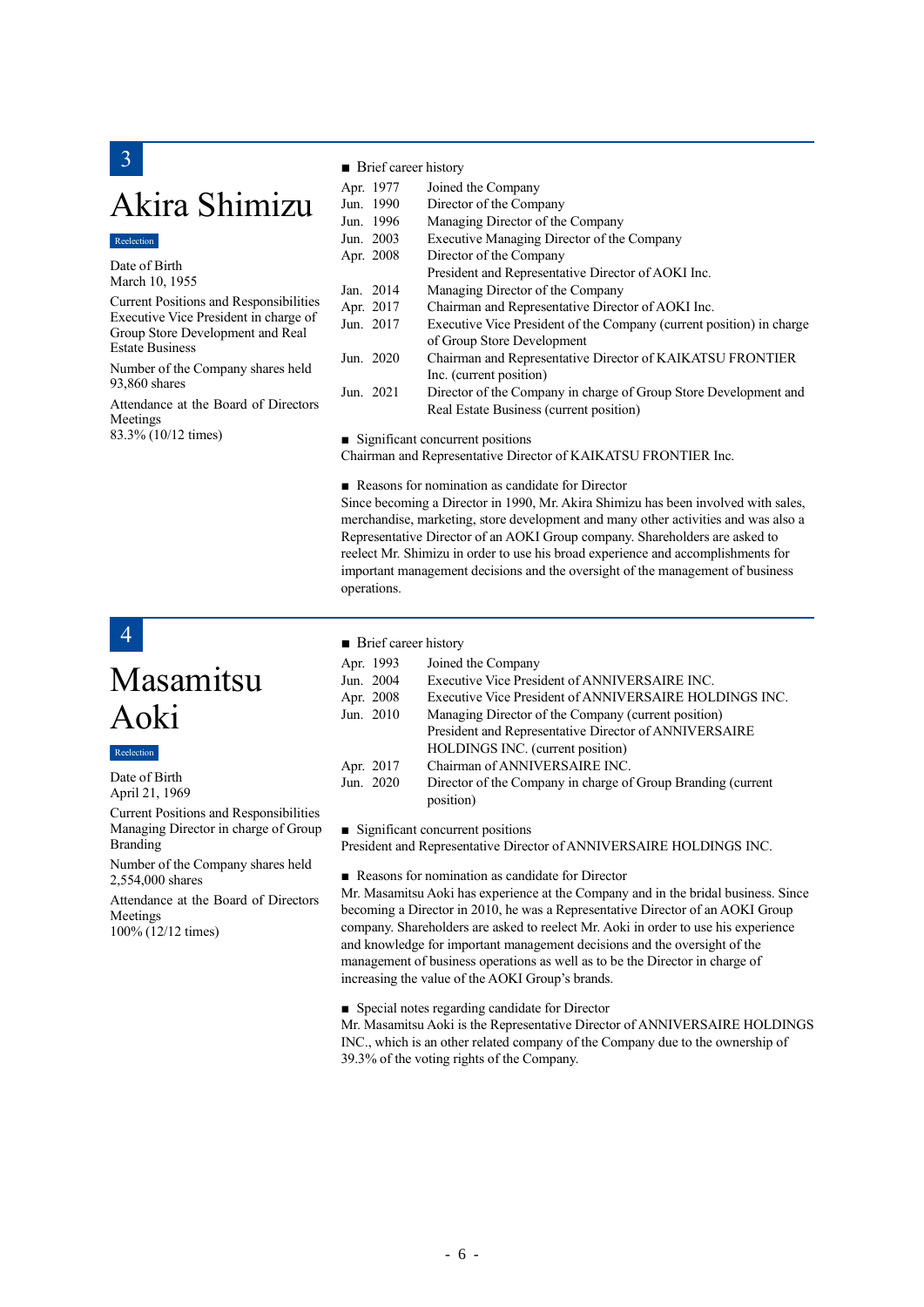# Norio Terui

5

Reelection

#### Date of Birth April 4, 1957 Current Positions and Responsibilities Managing Director in charge of Group IT Systems Number of the Company shares held 15,100 shares Attendance at the Board of Directors Meetings 100% (12/12 times)

#### ■ Brief career history

| Apr. 1980 | Joined Skylark Co., Ltd. (now SKYLARK HOLDINGS CO., LTD.)          |
|-----------|--------------------------------------------------------------------|
| May 1996  | Joined McDonald's Japan Ltd. (now McDonald's Holdings Company      |
|           | $(Japan)$ , Ltd.)                                                  |
| Jul. 2002 | Manager of IT System Planning Department of McDonald's Japan       |
|           | Ltd.                                                               |
| Feb. 2003 | Joined Starbucks Coffee Japan, Ltd.                                |
| Apr. 2008 | Vice President, General Manager of IT System Division of Starbucks |
|           | Coffee Japan, Ltd.                                                 |
| Nov. 2015 | Joined the Company                                                 |
|           | Executive Officer, Deputy General Manager of IT System Division of |
|           | the Company                                                        |
| Jun. 2018 | Managing Director of the Company (current position)                |
| Dec. 2018 | Director in charge of Group Digital/IT Systems and General Manager |
|           | of Digital/CRM Promotion Office of the Company                     |
| Jun. 2019 | Director of the Company in charge of Group IT Systems (current     |
|           | position)                                                          |
|           |                                                                    |

■ Reasons for nomination as candidate for Director

Mr. Norio Terui joined the Company in 2015 and has been in charge of information systems since becoming a Director in 2018. Shareholders are asked to reelect Mr. Terui in order to use this experience and knowledge as well as his broad range of experience from working for many years at other companies for important management decisions and the oversight of the management of business operations.

#### 6

### Keita Nagemoto Reelection

Date of Birth May 26, 1961

Current Positions and Responsibilities Managing Director in charge of Group Strategy and General Manager of President's Office

Number of the Company shares held 11,900 shares

Attendance at the Board of Directors Meetings 100% (12/12 times)

### ■ Brief career history

| Apr. 1985 | Joined the Company                                                 |
|-----------|--------------------------------------------------------------------|
| Jun. 2007 | Executive Officer, General Manager of Strategic Planning Office of |
|           | the Company                                                        |
| Oct. 2010 | Director of ANNIVERSAIRE INC.                                      |
| Sep. 2016 | Executive Officer, General Manager of President's Office of the    |
|           | Company                                                            |
| Apr. 2017 | Managing Executive Officer of the Company                          |
| Jun. 2019 | Managing Director of the Company (current position)                |
|           | Director in charge of Group Strategy and General Manager of        |
|           | President's Office of the Company (current position)               |
| Jun. 2020 | Chairman and Representative Director of ANNIVERSAIRE INC.          |
|           | (current position)                                                 |
|           |                                                                    |

■ Significant concurrent positions

Chairman and Representative Director of ANNIVERSAIRE INC.

■ Reasons for nomination as candidate for Director

Mr. Keita Nagemoto has a broad range of business experience encompassing sales, management strategies, public relations, President's Office and other fields as well as in the bridal and other businesses. Since becoming a Director in 2019, he has been in charge of management strategies and the President's Office. Shareholders are asked to reelect Mr. Nagemoto in order to use his experience and knowledge for important management decisions and the oversight of the management of business operations.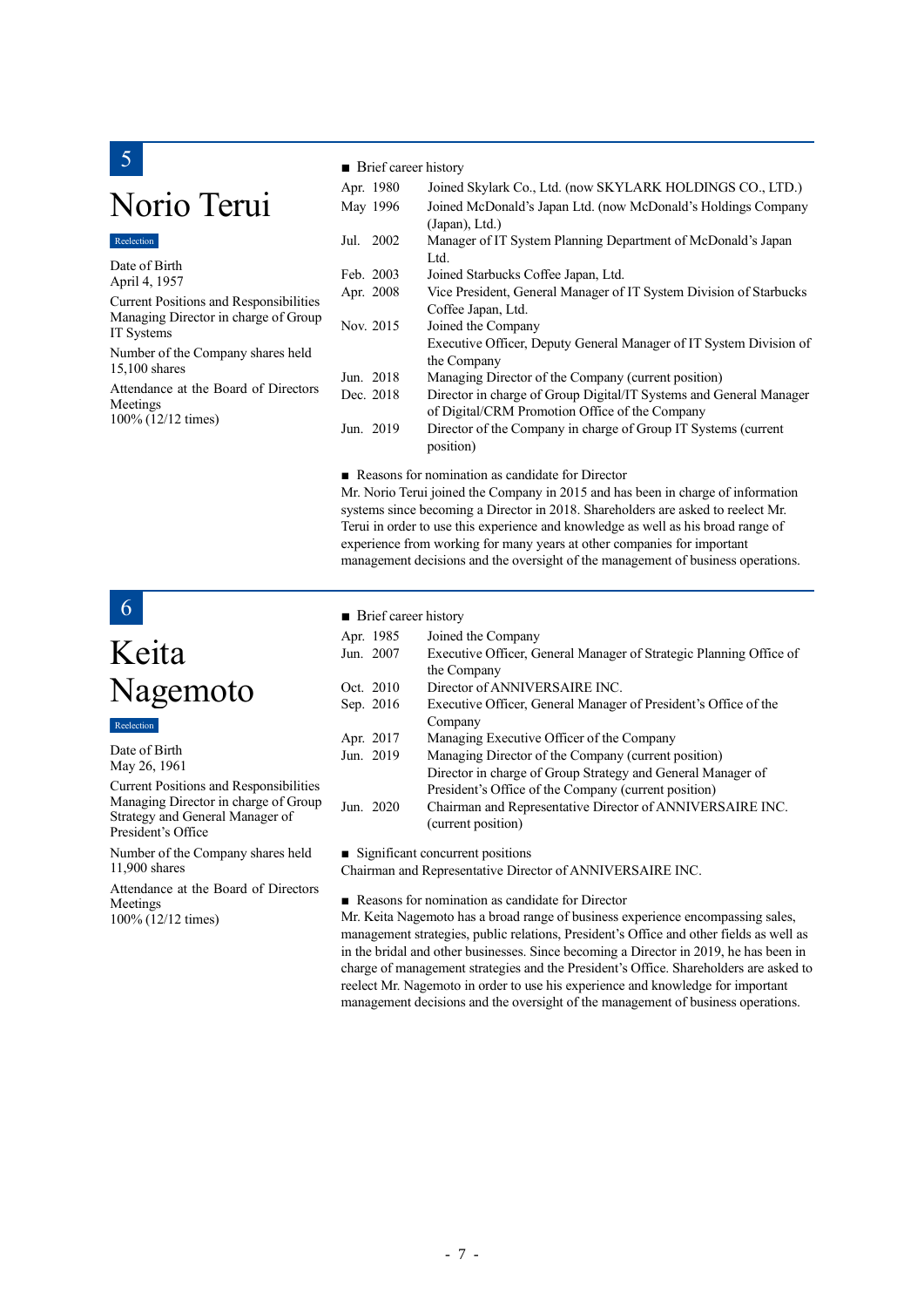### 7 Hidekazu Azuma

#### Reelection

Date of Birth August 26, 1965 Current Positions and Responsibilities Managing Director Number of the Company shares held 14,100 shares Attendance at the Board of Directors Meetings 100% (12/12 times)

#### ■ Brief career history

| Mar. 1988 | Joined TORII (now AOKI Holdings Inc.)                            |
|-----------|------------------------------------------------------------------|
| Oct. 2005 | Deputy General Manager of Marketing and Sales Promotion          |
|           | Department, Men's Apparel Business Division of TORII             |
| Apr. 2008 | Executive Officer, General Manager of Marketing and Sales        |
|           | Promotion Department of AOKI Inc.                                |
| Jun. 2012 | Executive Managing Director of AOKI Inc.                         |
| Apr. 2016 | General Manager of Strategic Planning Office of AOKI Inc.        |
| Nov. 2018 | Executive Officer of VALIC Co., Ltd. (now KAIKATSU FRONTIER      |
|           | Inc.)                                                            |
| Apr. 2019 | Executive Vice President of VALIC Co., Ltd.                      |
| Jun. 2019 | Managing Director of the Company (current position) in charge of |
|           | Group Improvement Activities                                     |
| Jun. 2021 | President and Representative Director of KAIKATSU FRONTIER       |
|           | Inc. (current position)                                          |

■ Significant concurrent positions

President and Representative Director of KAIKATSU FRONTIER Inc.

■ Reasons for nomination as candidate for Director

Mr. Hidekazu Azuma has experience involving sales and other business operations and the management of group companies. Since becoming a Director in 2019, he has been in charge of group improvement activities. Shareholders are asked to reelect Mr. Azuma in order to use his experience and knowledge for important management decisions and the oversight of the management of business operations.

### 8 Minoru Inagaki

Reelection External Independent Date of Birth

August 29, 1947 Current Positions and Responsibilities Director

Number of the Company shares held 141,220 shares

Attendance at the Board of Directors Meetings 100% (12/12 times)

#### ■ Brief career history

| Jun. 1979 | Joined PricewaterhouseCoopers (PwC)        |
|-----------|--------------------------------------------|
|           |                                            |
| Aug. 1982 | Registered as certified public accountant  |
| Feb. 1986 | Corporate Auditor of the Company           |
| Oct. 1987 | Standing Corporate Auditor of the Company  |
| Jun. 2014 | Director of the Company (current position) |
|           |                                            |

■ Significant concurrent positions

Certified public accountant

■ Reasons for nomination as candidate for External Director and summary of expected roles

Mr. Minoru Inagaki has experience as a certified public accountant and extensive professional knowledge and outstanding insight concerning management. Although he has had no direct involvement with corporate management, shareholders are asked to reelect Mr. Inagaki because he can use his knowledge and experience for the oversight of the management of business operations from an objective perspective that is independent from the management team that conducts business operations. In addition, by providing advice as needed concerning measures to increase corporate value, Mr. Inagaki is expected to further increase the thoroughness of discussions at meetings of the Board of Directors.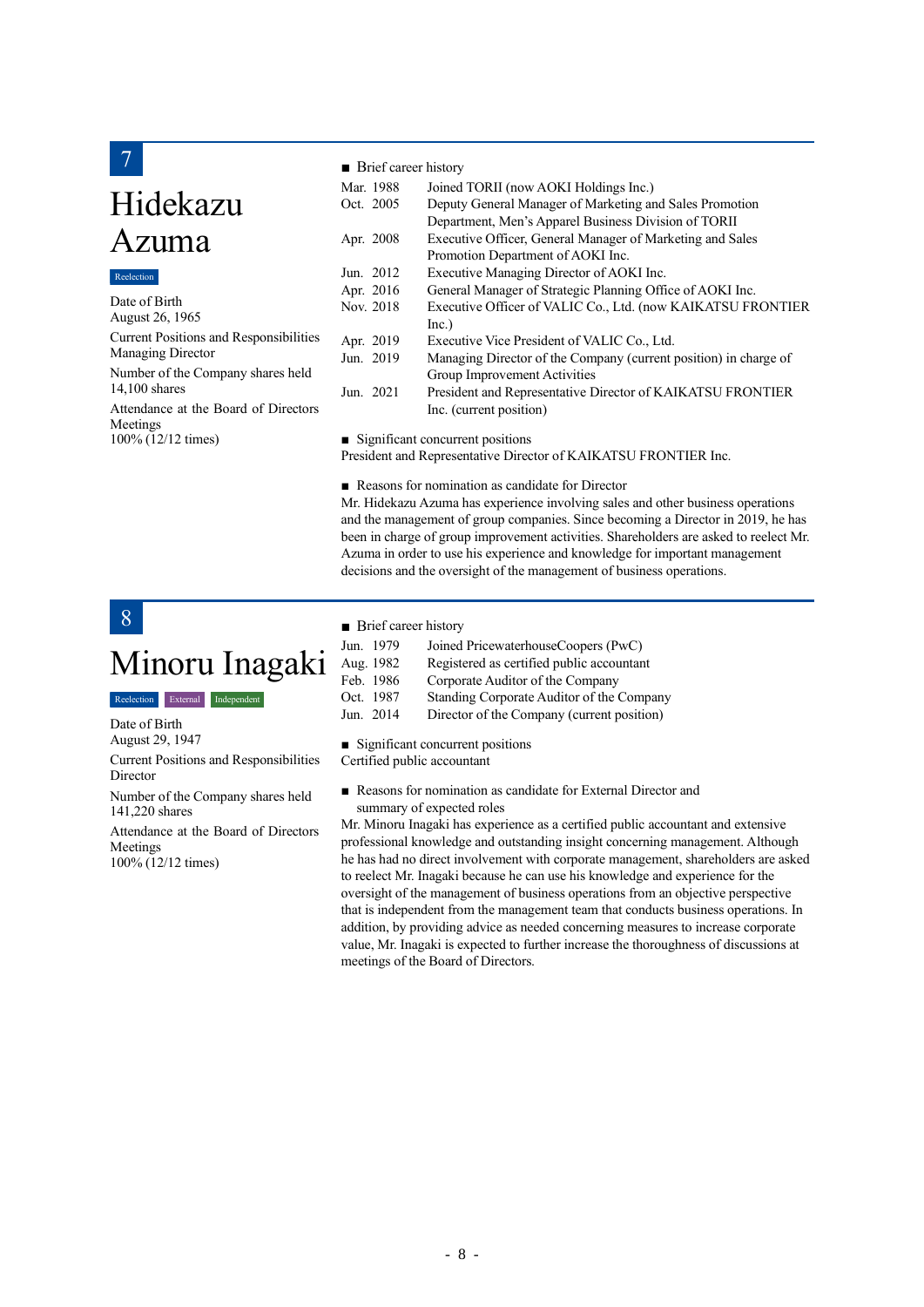

### Yoko Ohara Reelection External Independent

Date of Birth October 7, 1938 Current Positions and Responsibilities Director Number of the Company shares held -

Attendance at the Board of Directors Meetings 100% (12/12 times)

#### ■ Brief career history

| Apr. 1962 | Joined Asahi Chemical Industry Co., Ltd. (now Asahi Kasei            |
|-----------|----------------------------------------------------------------------|
|           | Corporation)                                                         |
| Jun. 1994 | Director of Asahi Research Center Co., Ltd.                          |
| Mar. 1999 | President of IFI (the Institute for the Fashion Industries) Business |
|           | School                                                               |
| Mar. 2000 | Director of Avon Products Co., Ltd.                                  |
| May 2008  | Director of Ryohin Keikaku Co., Ltd.                                 |
| Apr. 2009 | Honorary President of IFI Business School                            |
| Jul. 2013 | Representative Director of Women's Empowerment in Fashion            |
| Jun. 2015 | Director of the Company (current position)                           |
|           |                                                                      |
|           | Reasons for nomination as candidate for External Director            |

and summary of expected roles

Shareholders are asked to reelect Ms. Yoko Ohara in order to use her many years of experience in corporate management and other fields for the oversight of the management of business operations by using an objective and independent perspective. In addition, she is expected to use her extensive knowledge and experience about the fashion industry, backed by more than 50 years of experience in this industry and insight regarding changes in the retail industry, to provide valuable advice.

#### 10

### Mitsuo Takahashi

Reelection External Independent Date of Birth March 10, 1955 Current Positions and Responsibilities Director Number of the Company shares held 35,000 shares

Attendance at the Board of Directors Meetings 100% (9/9 times)

■ Brief career history

| Apr. 1977 | Joined the Company |
|-----------|--------------------|
|           |                    |

- Jun. 1990 Director of the Company
- Jul. 1997 Joined Don Quijote Co., Ltd. (now Pan Pacific International Holdings Corporation)

General Manager of Administration Headquarters of Don Quijote Co., Ltd.

- Sep. 1997 Director of Don Quijote Co., Ltd.
- Sep. 2005 Senior Managing Director and CFO of Don Quijote Co., Ltd.
- Sep. 2019 Senior Managing Executive Officer and CFO of Pan Pacific International Holdings Corporation
- Oct. 2020 Advisory Member of Pan Pacific International Holdings Corporation
- Feb. 2021 External Director of MIG Holdings Ltd. (current position)
- Jun. 2021 Director of the Company (current position)

■ Significant concurrent positions

External Director of MIG Holdings Ltd.

■ Reasons for nomination as candidate for External Director and summary of expected roles

Mr. Mitsuo Takahashi has many years of experience and extensive knowledge involving the Company's fashion business and business operations at other companies. Shareholders are asked to reelect Mr. Takahashi for the oversight of the management of business operations by using an objective and independent perspective. In addition, he is expected to use his broad experience at other companies to provide valuable advice concerning corporate organizational reforms, the growth of corporate value and other subjects.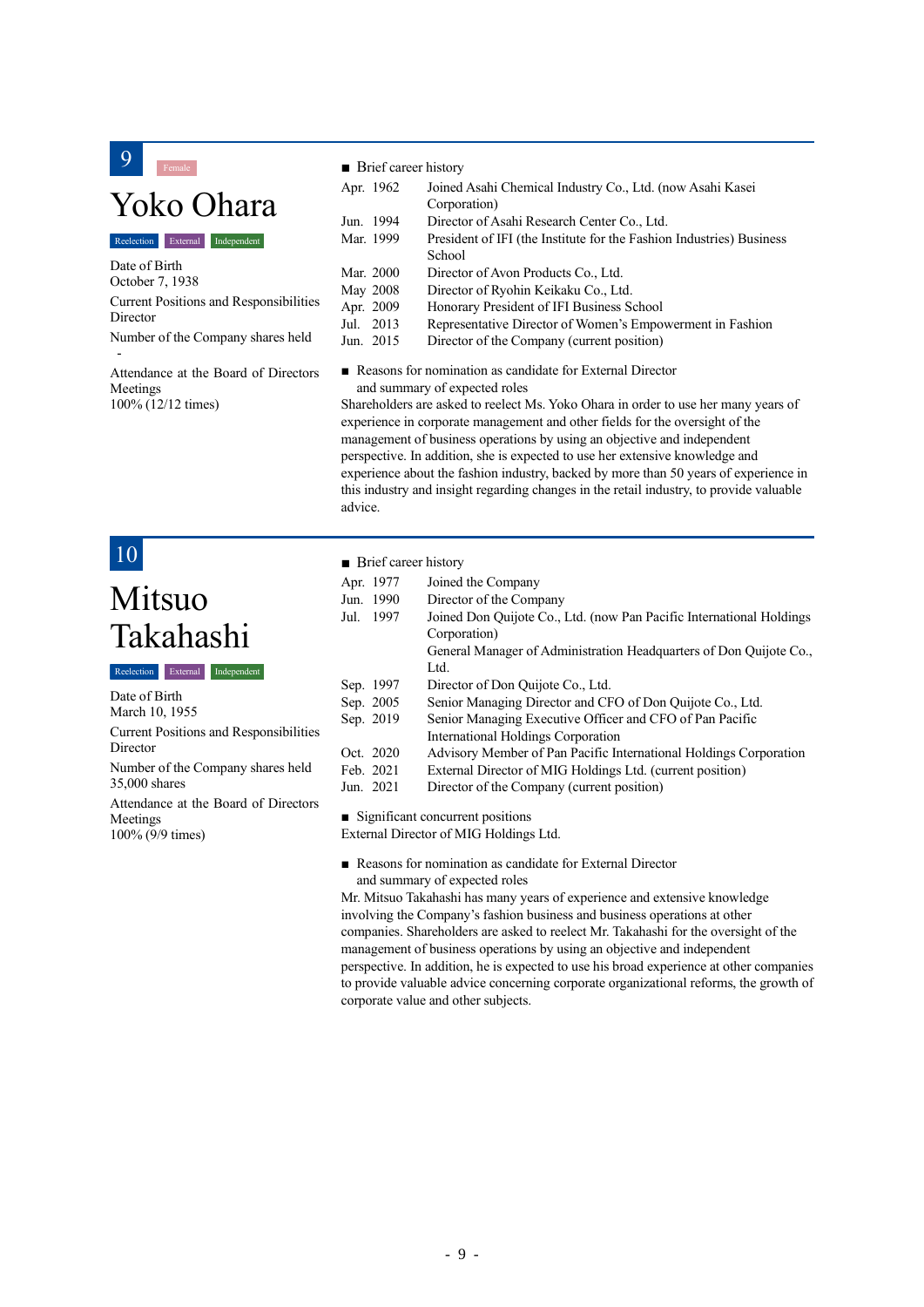### 11 Eiichi Nakamura

#### New External Independent

Date of Birth January 17, 1956 Current Positions and Responsibilities

-

Number of the Company shares held -

Attendance at the Board of Directors Meetings -

#### ■ Brief career history

|           | Apr. 1979 | Joined Itoman Co., Ltd. (now NIPPON STEEL TRADING                |  |  |  |
|-----------|-----------|------------------------------------------------------------------|--|--|--|
|           |           | CORPORATION)                                                     |  |  |  |
|           | Apr. 2005 | Executive Officer, General Manager of Men's Wear Department 2 of |  |  |  |
|           |           | Sumikin Bussan Corporation (now NIPPON STEEL                     |  |  |  |
|           |           | <b>TRADING CORPORATION)</b>                                      |  |  |  |
|           | Apr. 2010 | Managing Executive Officer, Representative in China, Sumikin     |  |  |  |
|           |           | <b>Bussan Corporation</b>                                        |  |  |  |
| Jun. 2015 |           | Director and Managing Executive Officer of NIPPON STEEL &        |  |  |  |
|           |           | SUMIKIN BUSSAN CORPORATION (now NIPPON STEEL                     |  |  |  |
|           |           | <b>TRADING CORPORATION)</b>                                      |  |  |  |
|           | Apr. 2018 | Director and Senior Managing Executive Officer of NIPPON STEEL   |  |  |  |
|           |           | & SUMIKIN BUSSAN CORPORATION                                     |  |  |  |
|           | Jun. 2020 | Advisor of NIPPON STEEL TRADING CORPORATION                      |  |  |  |
|           | Jun. 2021 | Resigned from Advisor of NIPPON STEEL TRADING                    |  |  |  |
|           |           | <b>CORPORATION</b>                                               |  |  |  |

■ Reasons for nomination as candidate for External Director and summary of expected roles

Mr. Eiichi Nakamura has many years of experience as an executive in the apparel industry and at other companies and extensive knowledge about this industry. Shareholders are asked to elect Mr. Nakamura for the oversight of the management of business operations by using an objective and independent perspective. In addition, he is expected to use his broad experience at other companies to provide valuable advice concerning reforms of the Company's businesses, measures for the growth of corporate value and other subjects.

■ Brief career history

Oct. 2004 Registered as an attorney at law Oct. 2004 Joined Tokyo Godo Law Office Apr. 2010 Joined Toyonaka Law Office (current position)

■ Significant concurrent positions

Attorney

■ Reasons for nomination as candidate for External Director and summary of expected roles

Ms. Sonoko Sugano is an attorney with extensive knowledge and insight concerning legal matters, which gives her the skills required to properly perform the duties of an External Director. Although she has had no direct involvement with corporate management, shareholders are asked to elect Ms. Sugano because she can use her knowledge and experience as an attorney for the oversight of the management of business operations from an objective perspective that is independent from the management team that conducts business operations. In addition, by providing advice as needed concerning corporate governance and the growth of corporate value, Ms. Sugano is expected to further increase the thoroughness of discussions at meetings of the Board of Directors.

Note: Ms. Sonoko Sugano's name on her family register is Sonoko Mori.

■ Policy and procedure for the selection of candidates

Director candidates are selected by using two standards that take into consideration the need for the proper overall balance of knowledge, experience and skills for the Board of Directors. The first is the selection of individuals who excel in terms of professional knowledge and corporate ethics and are able to reach decisions with speed and accuracy. The second is the selection of individuals who will have a firm commitment to the management philosophy of the AOKI Group. The procedure for the selection of candidates begins when the Nomination and Remuneration Committee is asked to provide advice concerning proposed candidates. The recommendations of this committee are then submitted to the Board of Directors for final decisions.

### Sonoko Sugano

 $12<sup>°</sup>$ 

New External Independent

Date of Birth November 26, 1978 Current Positions and Responsibilities

- Number of the Company shares held

- Attendance at the Board of Directors Meetings

-